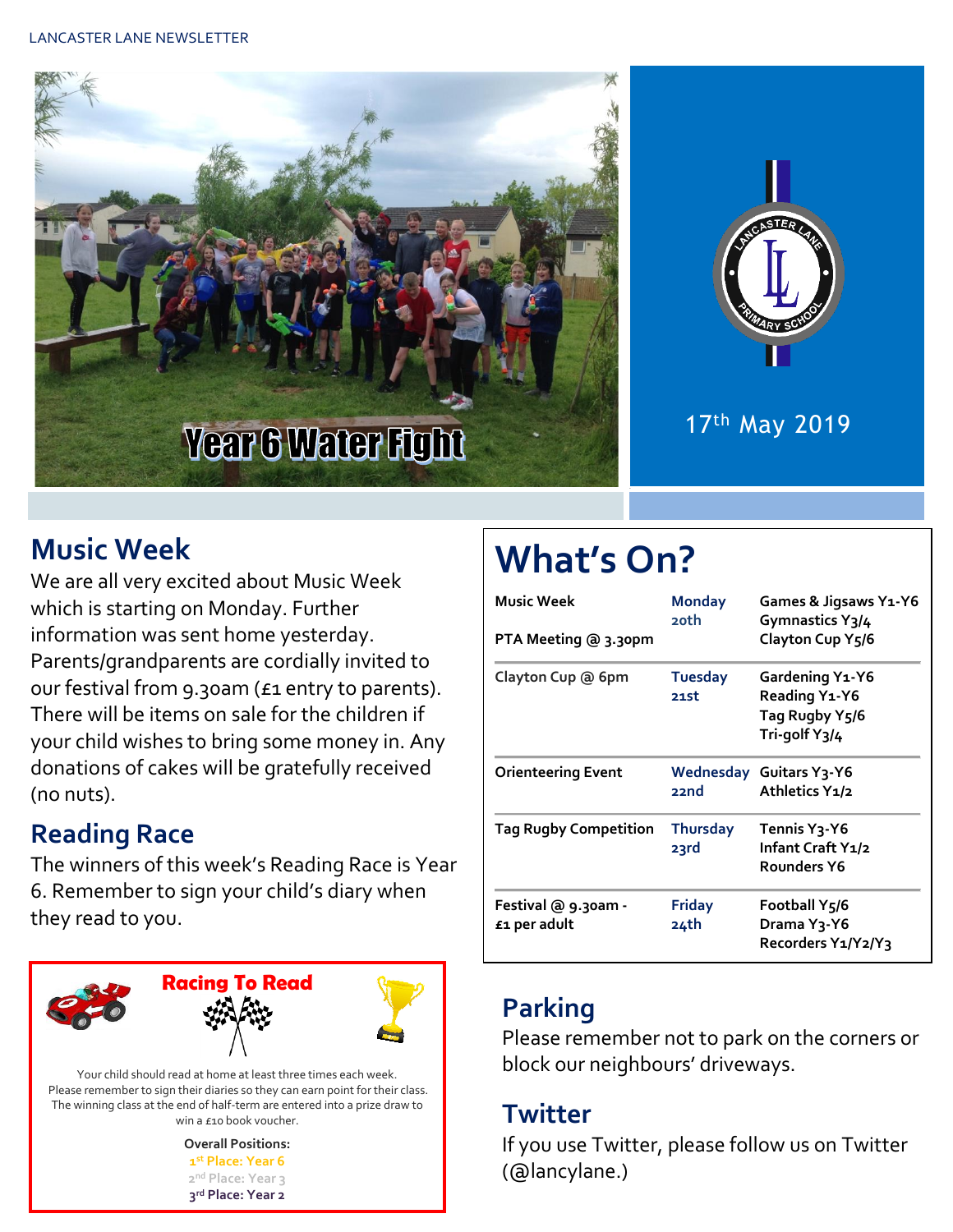#### **PE Kits**

There is a small group of children in each class with either incomplete or no PE kit. Please ensure your child's full PE kit is in school all week (PE will still be taking place next week).

## **Dogs**

We do love our dogs at Lancaster Lane but our school rule is that dogs should only be brought into the playground if they are carried. Please tie dogs in the area outside Mrs Geldards office if they can't be or won't be carried.

# **Pre-school meeting**

On June  $18<sup>th</sup>$  from 9.30am there will be a workshop run by Lancashire Adult Learning entitled Ready Steady School. If you have a child who is due to start school in September please try and come along for tips and ideas on how to help your child get school ready.

# **PTA Meeting**

There will be a P.T.A Meeting in Y6's classroom on Monday, 20<sup>th</sup> May after school. We will be sharing ideas for the Summer Fair and it would be lovely to see some new faces.

# **Tri-Golf**

The children who took part were magnificent and were in the running for a top 3 place. They all did us proud. Well done to them all.

## **Stoppers and Breakfast Club**

From September 2019, the fee for stoppers will be increasing to £8.10 per sessions.

Several policies related to Breakfast Club and Stoppers have been approved by the governors and are on the Stoppers pages of the website. A polite reminder that parents must bring their child to Breakfast Club and hand them over to a member of staff.

## **Outside Achievements**

Kayden in Y2, Harry in Y1, Riley in Y3 and Thomas in Y2 all took part in a tennis tournament and came  $3<sup>rd</sup>$ . Jacob in Y2 gained his 50m swimming award and George in Y4 gained his 200m. Well done to all of you.



End of SATs celebration.



Year 6 Leavers' Hoodies



Fantastic maths work in Reception